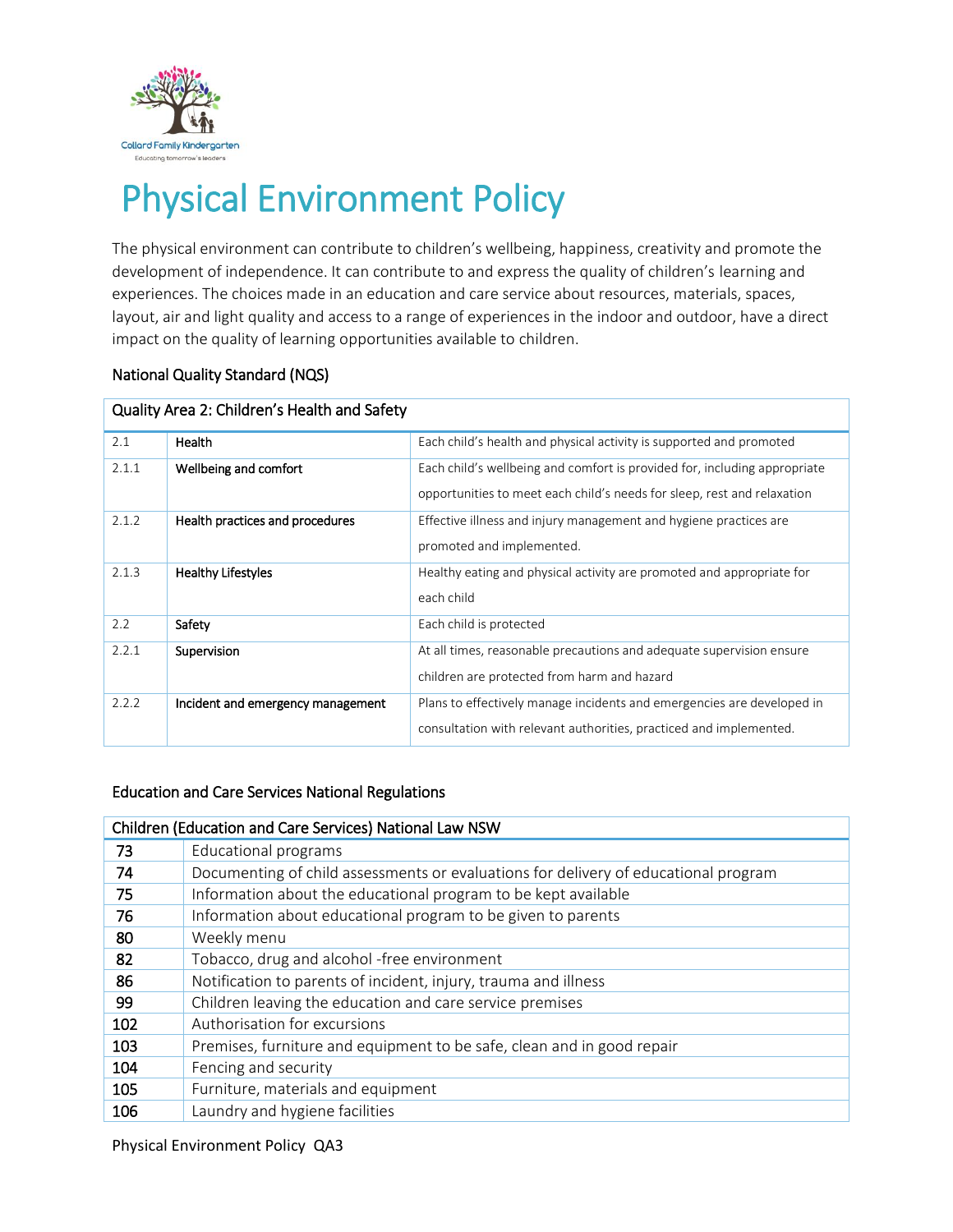

| 107 | Space requirements-indoor                                                     |  |
|-----|-------------------------------------------------------------------------------|--|
| 108 | Space requirements-outdoor space                                              |  |
| 109 | Toilet and hygiene facilities                                                 |  |
| 110 | Ventilation and natural light                                                 |  |
| 111 | Administrative space                                                          |  |
| 112 | Nappy change facilities                                                       |  |
| 113 | Outdoor space-natural environment                                             |  |
| 114 | Outdoor space-shade                                                           |  |
| 115 | Premises designed to facilitate supervision                                   |  |
| 116 | Assessments of family day care residences and approved family day care venues |  |
| 117 | Glass (additional requirement for family day care                             |  |
| 156 | Relationships in groups                                                       |  |
| 168 | Education and care service must have policies and procedures                  |  |
| 171 | Policies and procedures to be kept available                                  |  |

### Related Policies

| Environmentally Responsible Policy |  |  |  |
|------------------------------------|--|--|--|
| Programming Policy                 |  |  |  |
| Work Health and Safety Policy      |  |  |  |
| Health and Safety Policy           |  |  |  |
| Sleep and Rest Policy              |  |  |  |
| Sun Safety Policy                  |  |  |  |
| Water Safety Policy                |  |  |  |

#### PURPOSE

Our Service will ensure the environment is safe, clean and well maintained for children, families, educators and visitors. Children's awareness of the environment and sustainable practice will be supported through daily practices, resources and interactions. The physical environment will support children's learning, safety, levels of engagement and access to positive experiences and inclusive relationships.

#### **SCOPE**

This policy applies to children, families, staff and management of the Service.

#### IMPLEMENTATION

Our Service is committed to providing an environment that promotes safety and enhances children's learning and development by: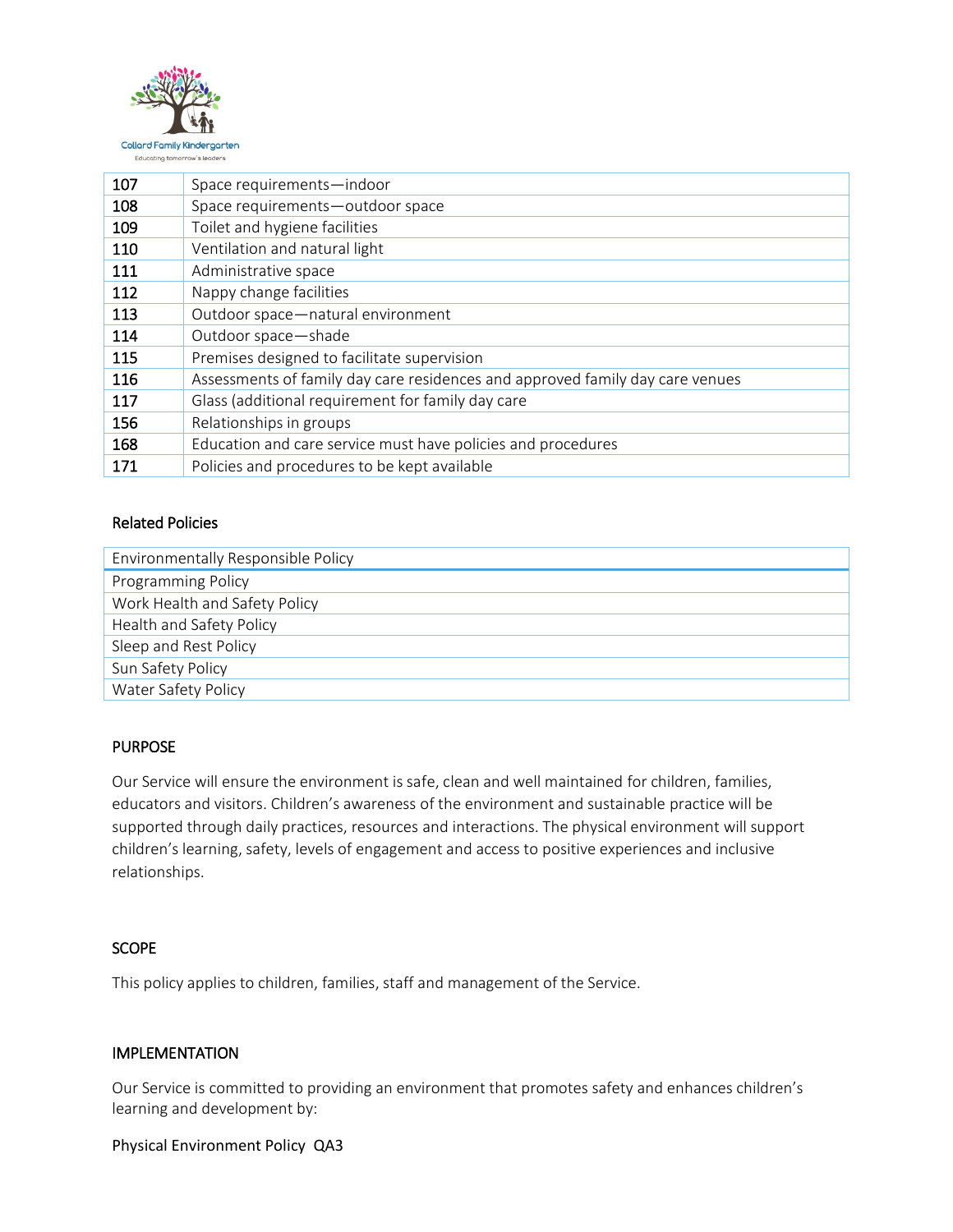

#### Choosing appropriate resources and equipment

- Providing appropriately sized furniture and equipment in both the indoor and outdoor environment for the age ranges signified in the service.
- The Approved Provider will be responsible for any large purchases of equipment. The Nominated Supervisor is responsible for the daily running purchases of the service.
- Educators will compile a list for the Nominated Supervisor of equipment that needs maintenance on a prioritised basis, twice annually.
- The Service will actively seek the input of parents/guardians regarding toys and equipment at the service.
- Resources and equipment will be chosen to reflect the cultural diversity of the Service's community and the cultural diversity of contemporary Australia, including the incorporation of the Aboriginal and Torres Strait Islander community.
- Providing children with challenges in relation to indoor and outdoor fundamentals in the environment to inspire appropriate challenges and risk taking in accordance with children's individual developmental level.
- Ensuring the environment is organised to ensure safety and minimal disruption for children.
- Integrating precise requirements of children with additional needs to ensure an inclusive environment.
- Ensuring climbing equipment is set up in a safe way and compliant with Australian Safety Standards. For example, incorporating soft fall materials wherever climbing equipment is set up.
- Conducting consistent risk assessments of the indoor and outdoor environment in order to minimise risk and hazards.
- Providing an environment that allows children in several dispositions to occur in the same space (e.g. quiet play areas and loud play areas)
- Providing a natural environment for children to explore and experience which may include (e.g. plants, trees, gardens, rock, mud or water)
- Encouraging Educators to participate in on-going professional development in order to enhance children's learning and ensuring a safe and educational environment.
- Working in collaboration with our Sun Safety policies and procedures, providing adequate shading for children that work in accordance with the recommendations of relevant authorities.
- Providing an environment that ensures children are appropriately supervised at all times.
- Ensuring all required fencing is in working condition and is compliant with current regulations.
- Providing a variety of indoor and outdoor experiences, catering for children's interests and abilities.
- Supporting the children to access appropriate furniture, resources, materials, toys and equipment. These resources will be adequate in number for the amount of children attending our Service and be developmentally appropriate.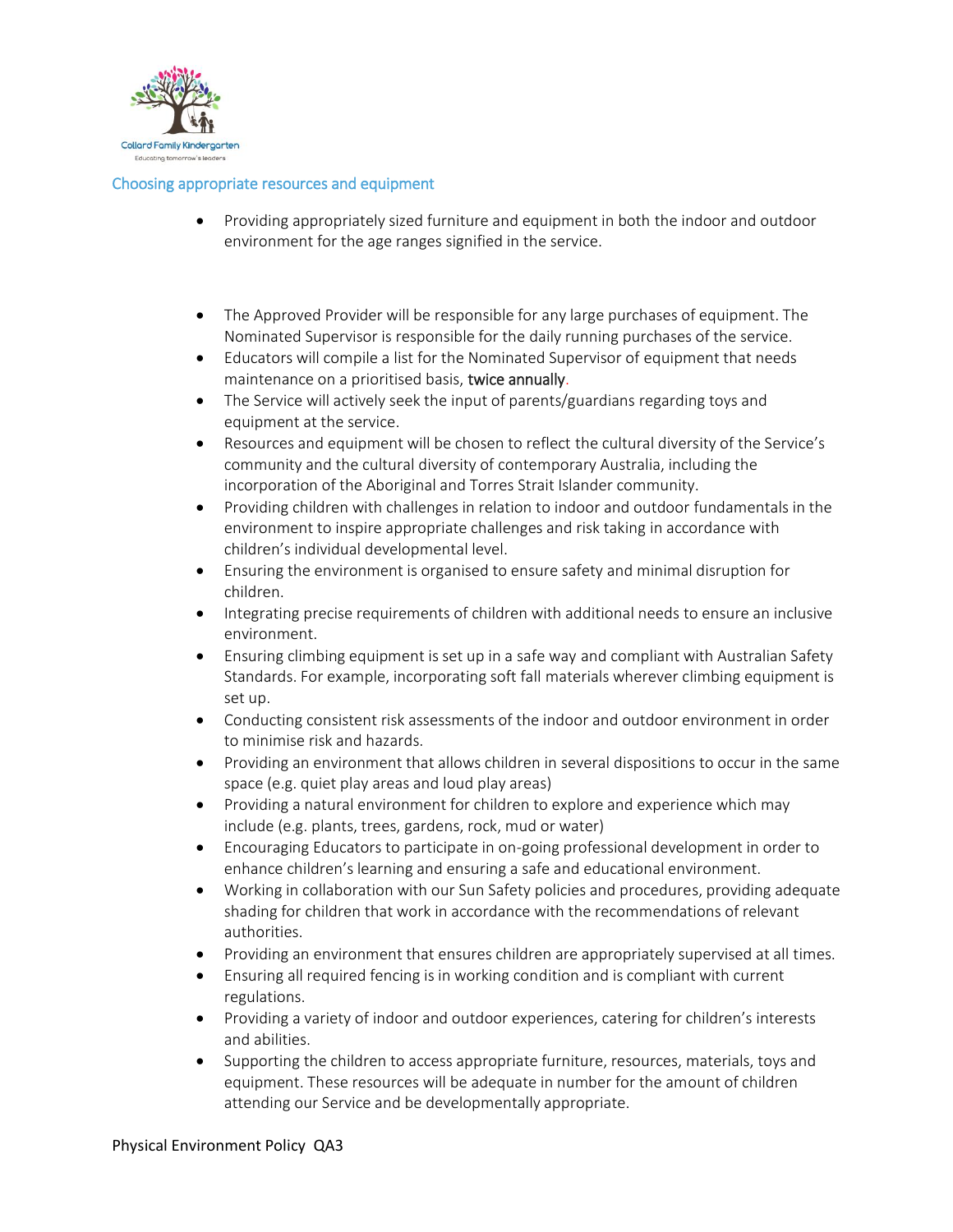

- Providing an environment where children can explore, solve problems, create, construct and engage in critical thinking that is developmentally appropriate.
- Providing an environment that permits children to participate in activities independently or in small groups and access resources autonomously.
- Providing an environment that incorporates commercial, natural, recycled, homemade and real resources that can be used in a variety of ways to encourage children's learning.
- Providing sufficient and accessible hand-washing, toileting, eating and sleeping facilities
- Ensuring toileting and hand-washing facilities are accessible from both the indoor and outdoor environments.
- Providing adequate and appropriate hygienic facilities for nappy changing, which are properly constructed ensuring children's safety.
- Incorporating natural and artificial lighting, appropriate ventilation, heating and cooling and fresh air.
- Providing appropriate areas for food preparation.
- Providing a separate indoor space for children who are under two years of age.
- Providing an area for managerial purposes, consultation with children's parents and for private conversations to occur.
- Ensuring power points not in use have safety caps, all double adaptors and power-boards are out of reach of children and all electrical cords are secured and not dangling.
- Discussing with children the safety characteristics of using toys and equipment.
- Where appropriate involving the children in setting classroom guidelines.
- Providing families with the latest safety information
- Implementing a maintenance log and register of toys and equipment
- Ensuring all equipment, including resources, equipment, car seats, booster seats etc. meets relevant Australian Standards and educators are trained in correct maintenance and assembly.

#### Laundering of Soiled Items

 Soiled clothing will be laundered at the service and returned to the child's bag when it is clean and dry.

#### Rearranging, Adding or Removing Furniture

- The Service will keep a record of any changes that is made to the physical environment of the service, such as rearranging of rooms etc. to show continuous improvement.
- The Service will document the links between the arrangements and choice of resources and equipment and the children's learning in the program.

# The Sleep/Rest Environment

- Cots and beds will be positioned to encourage a calm and relaxing environment. They should also be separated by a minimum of 300mm to reduce the possibility of cross infection.
- Cots and beds will be regularly checked that all bolts and fittings are secure and safe.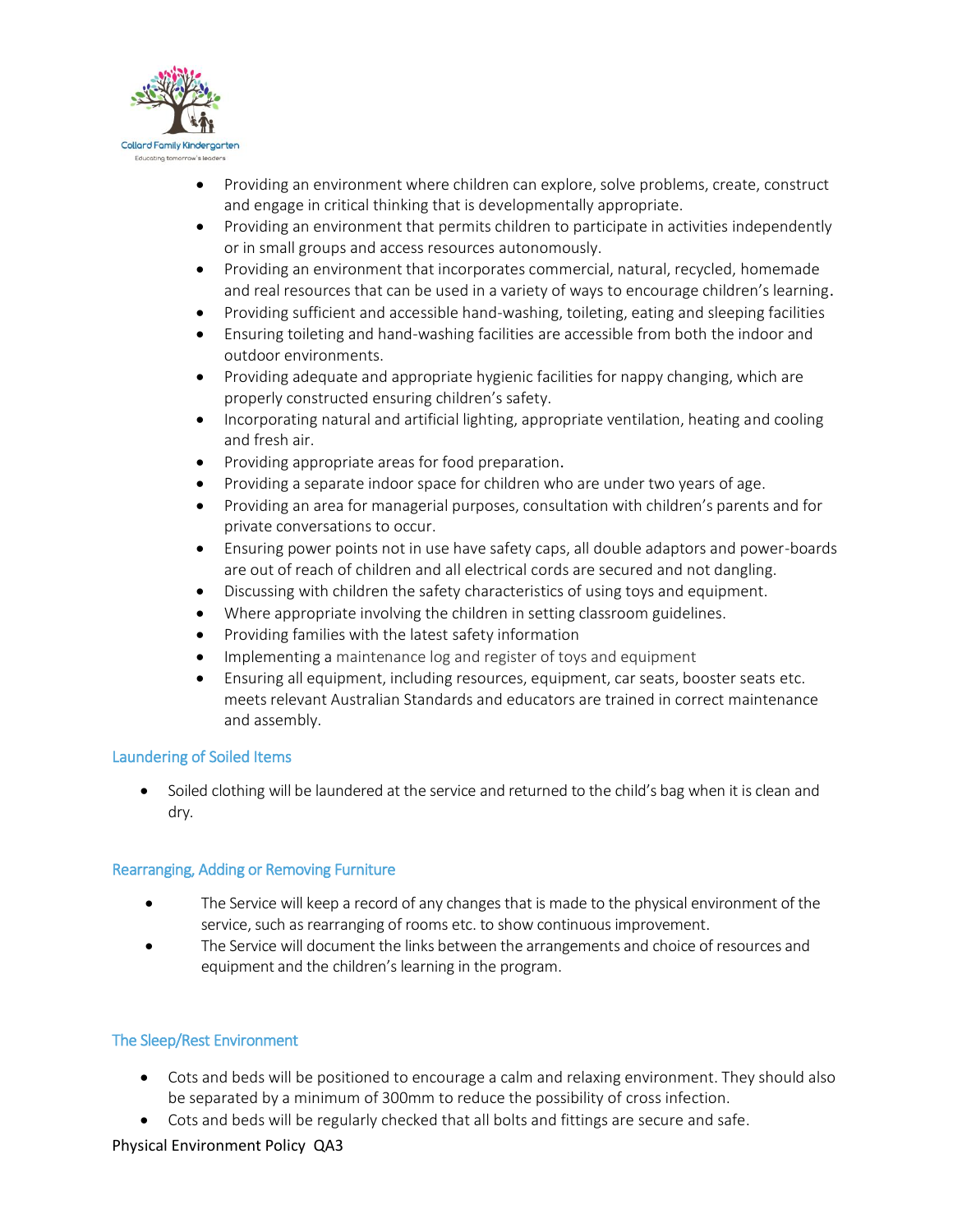

- Beds should be located in an area that is easy to access for all educators and other staff
- Beds will be stored in the storeroom off rooms 2 & 3.
- Educators must ensure to use correct manual handling techniques when moving the beds in a safe manner.
- Beds should be stacked on top of each other to a height of no more than 1.3 meters in a way that is easy to reach.

#### Ongoing Maintenance

- The Service will continuously reflect on its environment and put in place a plan to ensure that the environment continuously reflects our ideology of providing an environment that is safe, stimulating and engaging for all who interact with it.
- The Nominated Supervisor will document required maintenance with administration in a maintenance plan/log for the Service as required. This will then be implemented throughout the year in accordance with priority, hazard removal, safety precautions and any relevant policies.
- The Nominated Supervisor is responsible for completing a building safety checklist of the service and its grounds bi-annually and ensure any work deemed necessary is done to Australian standards.
- The Approved Provider/Nominated Supervisor will also ensure that the Service and its grounds comply with Local Government and BCA regulations in regards to fire ventilation, natural and artificial lighting and safety glass.
- $\bullet$

# Grouping of Children

- Our Service groups the children in accordance to their age and/or developmental stage. Within that space, there are a variety of different learning areas and opportunities for play experiences.
- Each age group has varying adult to child ratios, which are adhered to at all times in both the indoor and outdoor environment.
- Our indoor and outdoor environment provides opportunities for intentional teaching and spontaneous play throughout the day.

#### Safety Checks

A daily inspection of the premises will be undertaken before children begin to arrive. This inspection will include the:

- Service perimeters
- Fences/Fence Line
- Gates
- Paths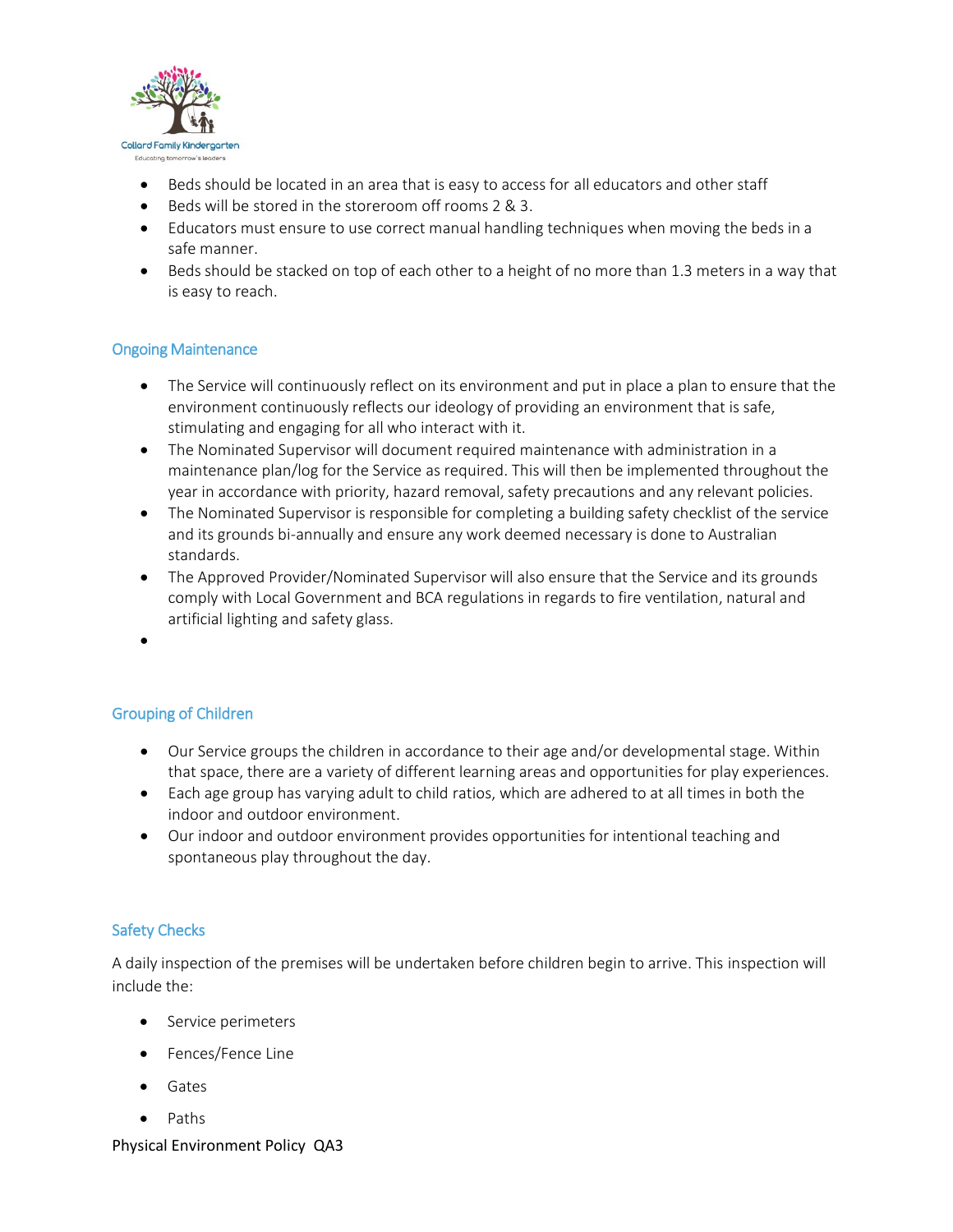

- Buildings
- All rooms accessible by children
- Fixed equipment
- Sand Pit

This must to be done in order to identify any dangerous objects in the grounds ranging from sharps to poisonous or dangerous plants and animals.

In the event of a sharp object being found (for example a syringe) educators will wear gloves and use tongs to pick up the object and place it in the 'sharp object box'. This box will be disposed of as per the recommendations of our local council.

Similarly, trees in the grounds must be checked regularly for overhanging, dead or dangerous looking branches as well as check for any infestations or nests.

Non-fixed play equipment in the Service grounds can be no more than one metre high and must be supervised at all times by an Educator.

The Service will have regular pest inspections carried out by an accredited pest control company. Documentation of these inspections will be kept and any findings from the pest control check will be carried out in line with the recommendation of the pest control company.

The Indoor and Outdoor Daily Safety Checklists will be used as the procedure to conduct these safety checks. A record of these will be kept by the service. The Approved Provider/Nominated Supervisor will make the appropriate arrangements to have repairs carried out as soon as possible.

The following can be used as a guideline to produce Checklists for the Service's individual needs.

# Checklist: Outdoor

- **Building maintenance** regularly maintain and check for hazards, check building is in a safe, clean and hygienic condition. Records of any damages and subsequent repairs are kept.
- Doors have finger jam protectors.
- Dust mites, pet allergens regular dusting and vacuuming.
- Fences fence off securely and effectively all sides of outdoor play areas from roads, water hazards, and driveways. Maintain fences have correct height. Install childproof self-locking devices on gates.
- Garbage safe and prompt disposal. Use lidded secure bins that prevent child access and maintain in a clean and safe condition. Encourage recycling.
- Garden and renovation debris removed. Regularly trim branches and bushes.
- Garages and sheds keep locked.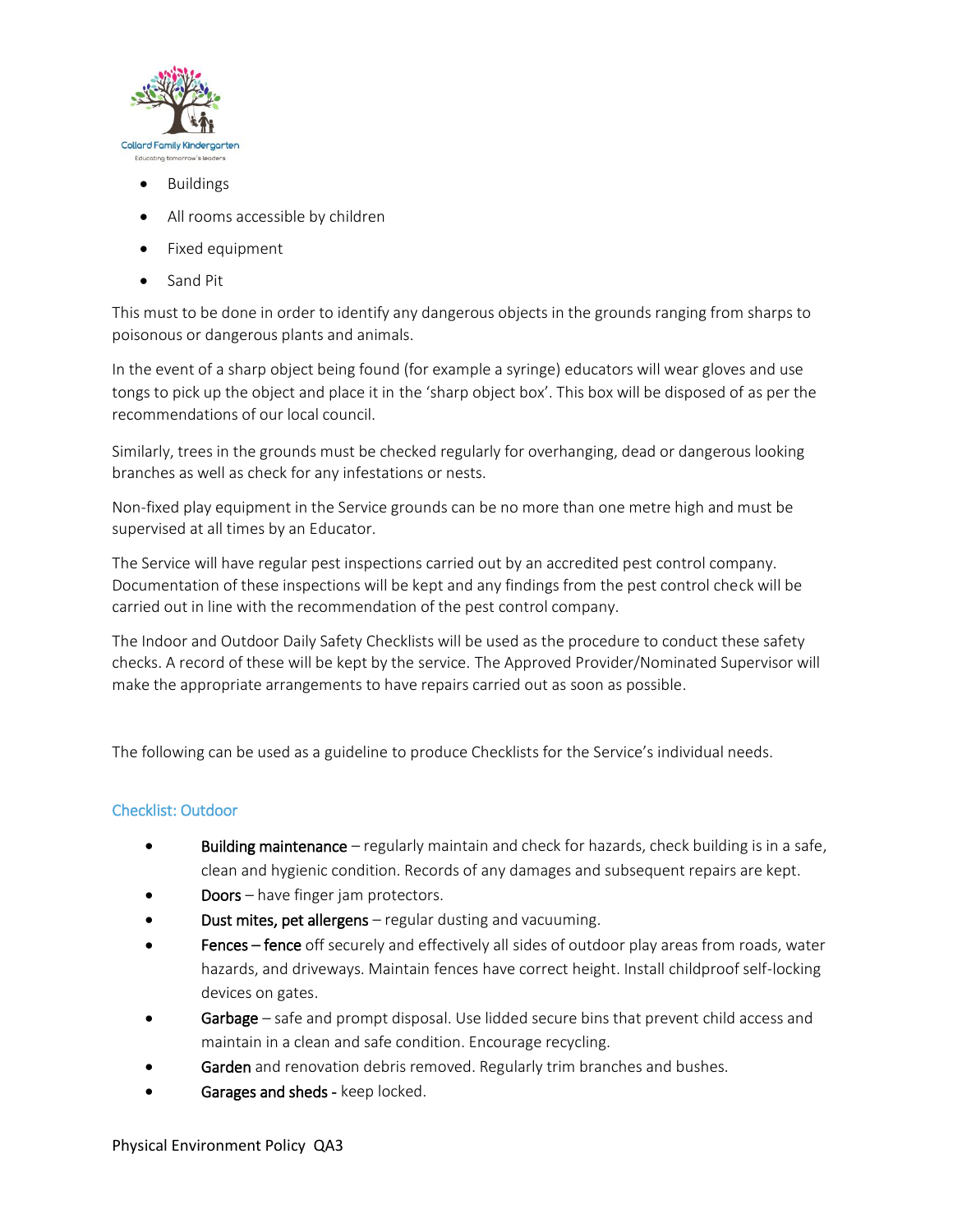

- Heating, cooling, ventilation, lighting comfortable, safe, maintained, guarded and are kept out of reach of children.
- Hygienic, regularly cleaned and maintained conditions protect against vermin, bacteria, mildew, lead, asbestos and other dust allergens.
- Non-slip floors, stairs, steps, grounds and nonporous indoor floors for easy cleaning.
- Pesticide residue dangerous chemicals should not be used to remove vermin.
- Safety glass is installed according to the Australian Standards on all glass doors and windows accessible to children, and safety decals on both sliding doors and plate glass doors at child and adult eye level.
- Security minimising unauthorised access with appropriate fencing and locks.
- Security cameras operate through the indoor and outdoor play areas, including the outside of the building. Data will be recorded and kept for a period of 30 days.
- Spills clean away as they occur.
- Window fly screens securely fitted, maintained and permanent.
- Hazards and driveways. Maintain fences, have correct height, install childproof self-locking devices on gates.
- Bikes and wheeled toys it is recommended that correctly fitted helmets be worn every time children use 'bikes' and wheeled toys. For detailed checklists and assistance in developing written policies to guide maintenance, programming, supervision and use of 'bikes' and wheeled toys in children's services, contact the Early Childhood Road Safety Education Program on (02) 9850 9882.
- Service car park ensure family members are aware of pedestrian safety rules such as holding their child's hand and alighting children from the safety door. Encourage families to always supervise their children in the car park to prevent accidents and injuries, which could occur as a result of reversing vehicles.
- Finger entrapment all holes or openings in playground equipment must be between 8-25 mm.
- First aid kit is approved, maintained, and accessible throughout outdoor play.
- Hazardous Plants identify and remove or make inaccessible to children.
- Machinery, tools and equipment ensure all engine operated or other hazardous equipment, tools or machinery are stored securely and are inaccessible to children.
- Pet and animal droppings cleared or inaccessible to children in outdoor areas, exclude dogs from children's play areas, finger proof pet enclosures, supervise pet interactions with children.
- Pool safety, fencing and gate compliance, paddling pools emptied immediately after use, turn upside down, disinfected if soiled.
- Safe play rules and adequate safe play areas talk with children about how to play safely. Maintain safe layouts for outdoor play areas to avoid collisions between children.
- Sandpits cover when not in use, regularly clean, rake, and remove sand soiled by faeces or blood. Hose sandpits at end of day after removing contaminated sand and material.
- Soft fall appropriate ground cover under outdoor climbing and play equipment, meets standards.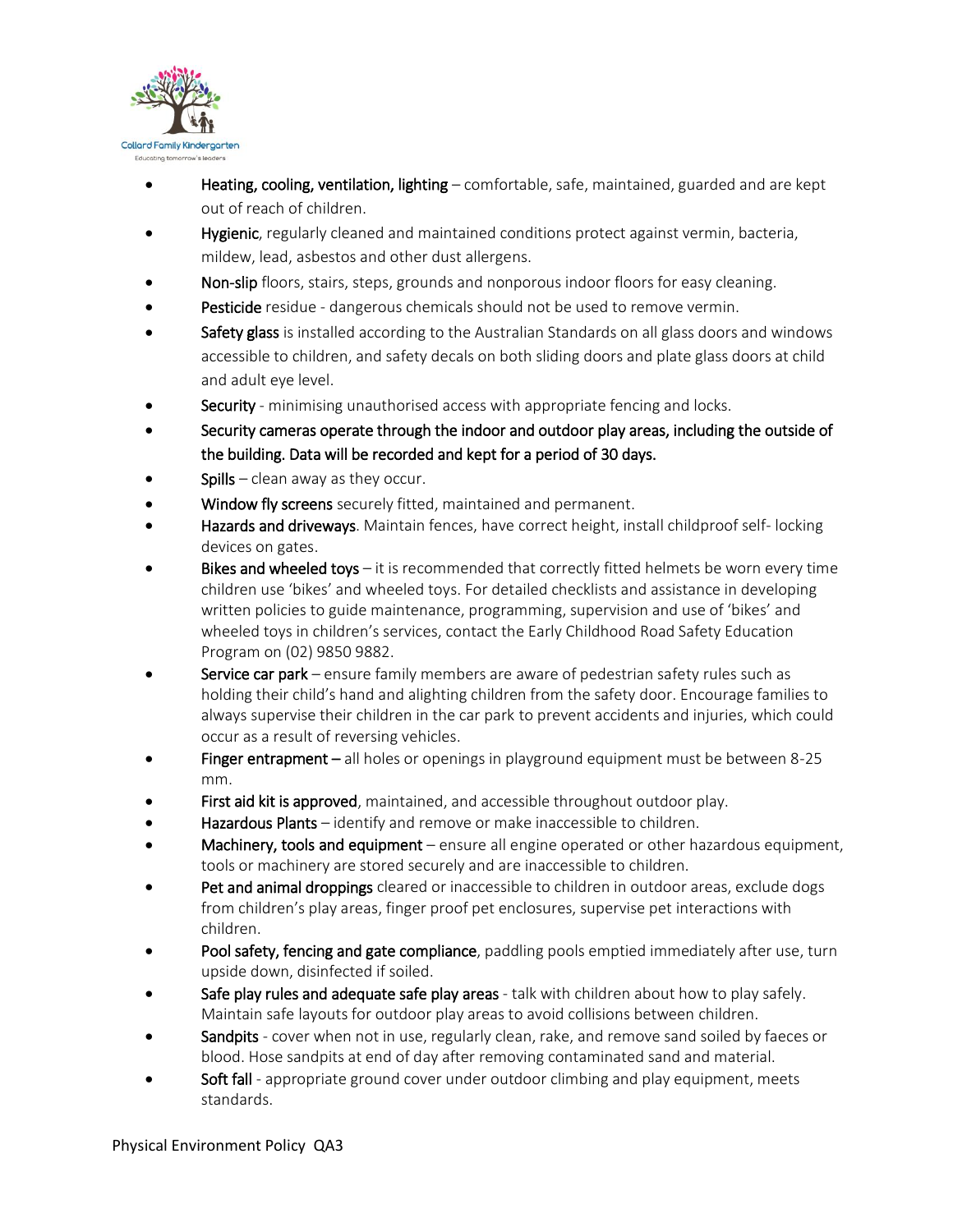

- Sun protection clothing, hats, and sunscreen, for un-shaded areas minimise play at peak sun exposure times. Install a sunshade over sandpits and play areas.
- **Ensure children are visible and supervised at all times**. High-risk areas and climbing and other outdoor play equipment. Make hazardous equipment, machinery, chemicals, and any other materials inaccessible to children.
- Water hazards cover and make inaccessible to children.
- Water troughs are to be used under adult supervision only and will not be used without a stand, keeping it off the ground. Children are to remain standing on the ground whilst using the water trough
- Play equipment that is higher than 50cm has soft fall installed underneath at least 25cm in depth under and 1.9m from the perimeter of the equipment. Place outdoor play equipment away from paths and solid garden edging.
- Surfacing used underneath and around equipment complies with Australian and New Zealand Standards AS/NZS 4422, 1996, and is maintained regularly; materials may need to be raked, redistributed and checked weekly for spiders, sharp objects or animal litter.

# Checklist: Indoors

- Access for children and adults with disability ensure safe access into, within and out of the Service, security, toilet and washing facilities, and check for hazards for wheelchairs and people with impaired sight, hearing or mobility.
- Barriers age appropriate, child proof, self-locking barriers to balconies, stairways, kitchen, bathroom, laundry, garage, other levels in the Service, front and back garden.
- Children at risk maintain extra security and supervision for children at special risk.
- Choking hazards e.g. small toy parts, beads, nuts, blind and curtain cords, plastic bags, sandwich bags and balloons.
- Decorations and children's artwork do not place near ceiling fans, air conditioners or heaters. Avoid use of tacks, pins, and staples.
- Emergency evacuations develop an evacuation plan and emergency contact numbers display, inform families, and practice evacuation procedures.
- Fire fire blanket, extinguisher, fire exits, smoke detectors, electrical safety switch.
- First aid kit with approved contents is maintained and accessible. Ensure First Aid certificates are current for relevant educators.
- Furniture and nursery equipment stable, maintained and meets safety standards.
- **Guard and make inaccessible to Children:** heaters, coolers, fireplaces, stoves, microwaves, power points, and office equipment. Ensure heaters are away from children's cots.
- Hazardous indoor and outdoor plants identify, remove or make inaccessible to children.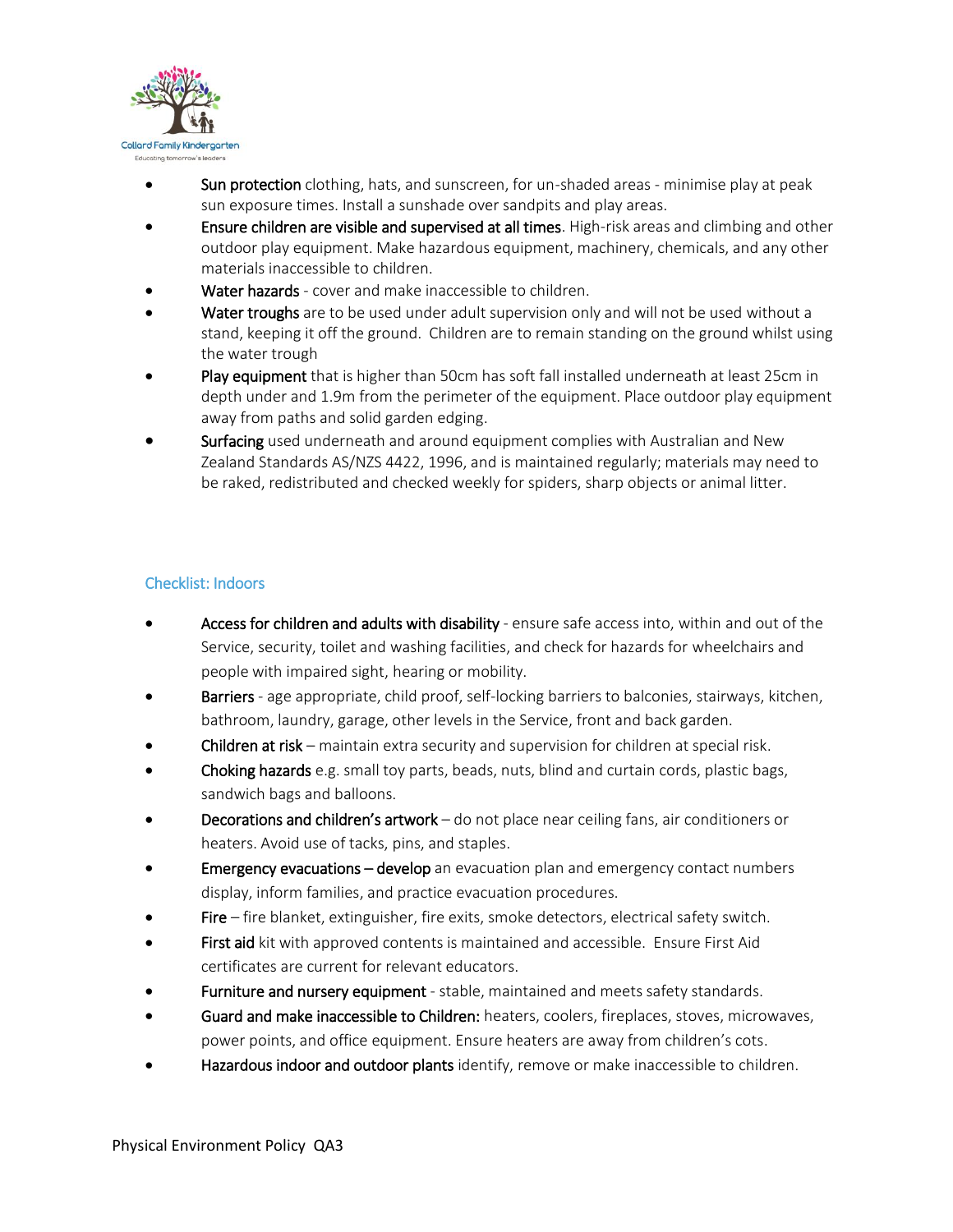

- Heaters ensure that children cannot come in contact with hot surfaces. It is preferable to use heating where combustion products are ducted outside. If gas heating is used ensure there is adequate ventilation while the heater is operating.
- Hot water ensure the hot water supply is regulated so as to keep it below the temperature at which a child can be scalded (the current KidSafe NSW Inc. recommendation is below 43.5°C).
- Machinery, tools and equipment ensure all engine operated or other hazardous equipment, tool or machinery are stored securely and are inaccessible to children.
- Noise reduce excessive exposure.
- Non-slip, non-porous floors, stairs.
- Pets and animals inform families of pets being kept on premises and plans to obtain new pets. Ensure pets are vaccinated, wormed, don't have fleas, clean, and healthy. Keep pet accessories such as pet food, litter boxes, pet toys away from children. Exclude dogs from children's play areas. Keep children-pet interactions minimal and supervise interaction times.
- Record details and notify parents of any child accident.
- Safe play rules and adequate play spaces: discourage running indoors and safe furniture layout to avoid collisions.
- Safety glass used and installed according to Australian Standards, and Australian Building Codes on all glass doors and windows accessible to children, safety decals on sliding doors and plate glass doors at child and adult eye level.
- Security ensure all entry doors are locked at all times and place bells on doors.
- Smoke free environment in all areas.
- Educator's personal items ensure educator's personal items such as bags, sharp instruments, toiletries and medicines are kept secure in staff lockers in the staff room.
- Store in locked cabinet any unsafe items, e.g. chemicals, medicines, razors, knives and electrical equipment.
- Supervision and visibility of children ensure children are visible and supervised at all times. High-risk areas are children in high chairs, playpens and play areas, on change tables, and in nappy change and toilet areas. Have at least two educators on premises at all times with vision of each other and the children, have two educators present or in view when changing nappies or washing children.
- Toys meet safety standards, age appropriate, maintained, and non-toxic.

# Cleaning of Buildings, Premises, Furniture and Equipment

#### General Cleaning

• The Service will use structured cleaning schedules to ensure that all cleaning is carried out regularly and thoroughly.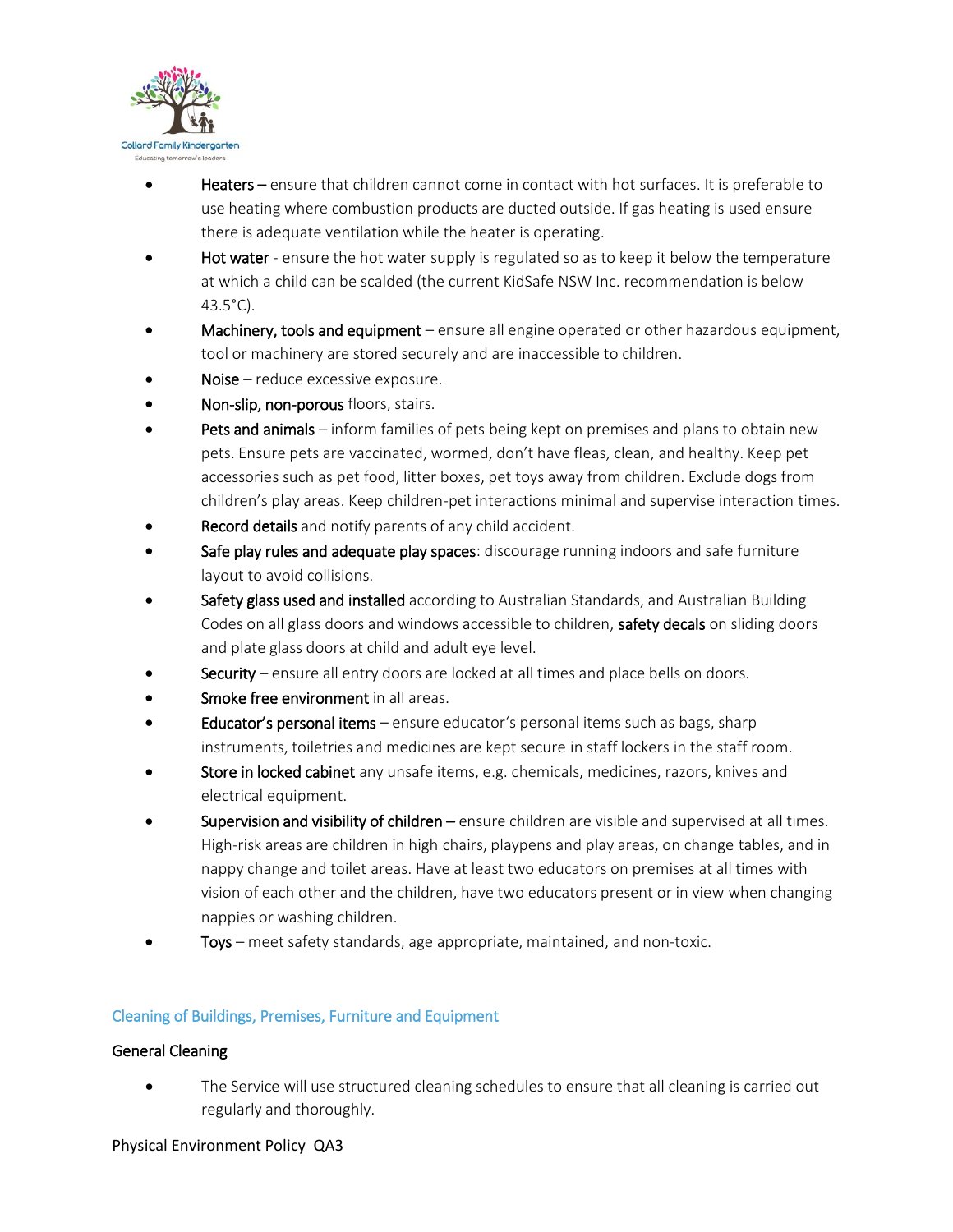

- Educators will clean the service at the end of each day and throughout the day as needed.
- Accidents and spills will be cleaned up as quickly as possible to ensure that the service always maintains a high level of cleanliness and hygiene.

# When purchasing, storing and/or using any dangerous chemicals, substances, medicines or equipment, our service will:

- Adhere at all times to manufacturer's advice and instructions when using products to clean furniture and equipment at the service.
- Store all dangerous chemicals, substances and medicines in their original containers provided by the manufacturer. All labels and/or use by dates should be kept intact at all times.
- Any substance found to be stored in a different container than originally provided, or with destroyed labels and/or unknown use by dates where appropriate will not be used under any circumstances.
- Containers should be disposed of correctly following local council guidelines, and not reused under any circumstances.
- All dangerous chemicals, substances and equipment must be stored in a locked place or

facility that is labelled, secure and inaccessible to children. These materials may include, but are not limited to, all cleaning materials, detergents, poisonous or dangerous substances, dangerous tools and equipment including those with sharp and razor edges and toiletries.

- Educators should follow the instructions of manufacturers, particularly of any product, which may need to be stored in a refrigerated environment pursuant to the aforementioned directives.
- Any substances that need to be refrigerated must be stored in a labelled, child resistant container, preferably in a separate compartment or in a part of the refrigerator inaccessible to children.
- All hazardous chemicals must be supplied with a **Safety Data Sheet** (SDS) formerly called a Material Data Safety Sheet. Our Service will adhere to the manufacturer's instructions for use, storage, and first aid instructions recorded on the SDS.
- The Service will keep a register of all hazardous chemicals, substances and equipment used at the Service. Information recorded should include where they are stored, their use, any risks, and first aid instructions and the current SDS. The register will be readily accessible.
- Appropriate personal protective clothing should be worn in accordance to the manufacturer's instructions when using and disposing of hazardous substances or equipment.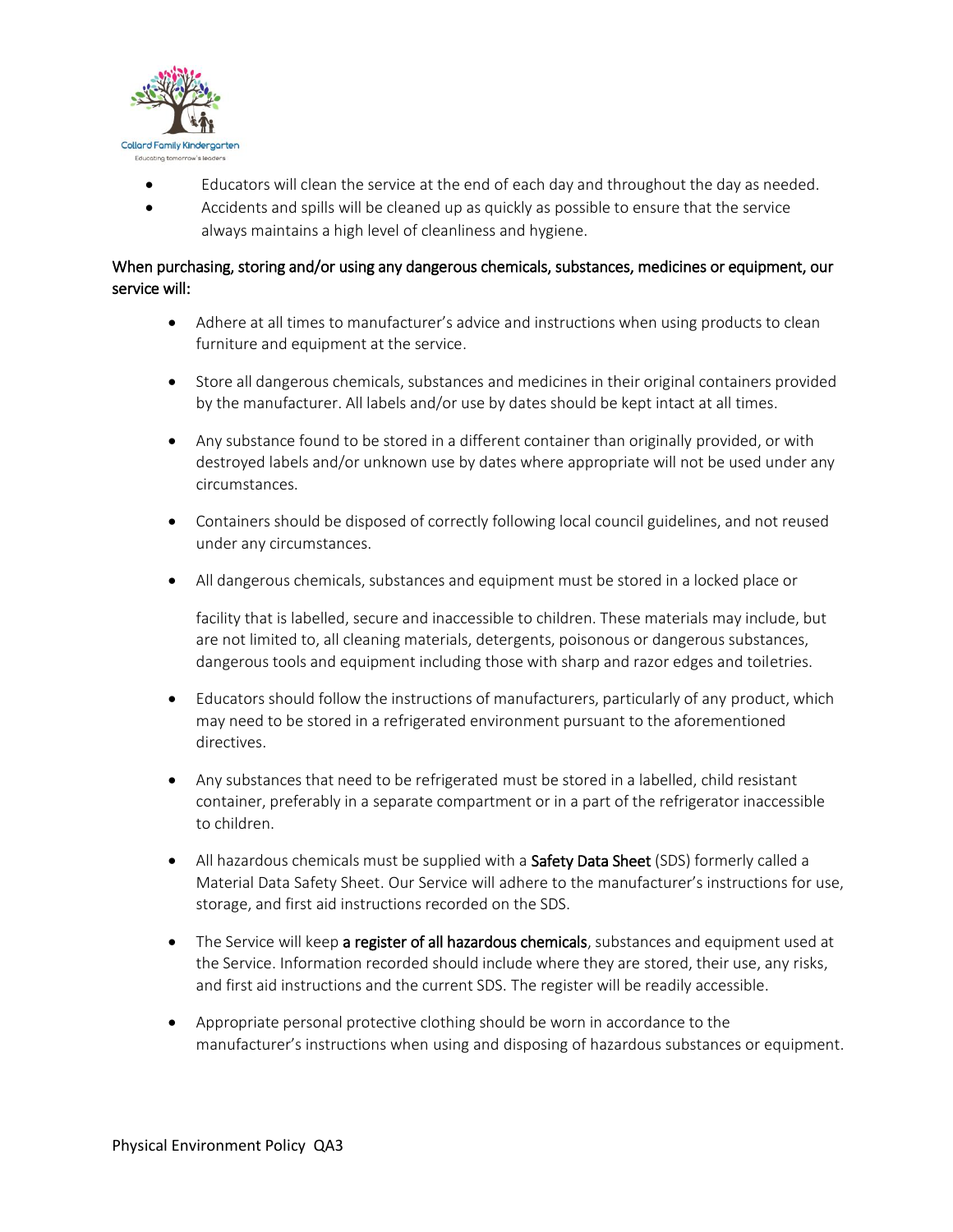

- Seek medical advice immediately if poisoning or potentially hazardous ingestion, inhaled, skin or eye exposure has occurred, or call the Poisons Information Line on 13 11 26, or call an Ambulance on 000.
- In the case of any child or educator becoming injured by a chemical, substance or equipment, the Service will initiate our emergency, medical and first aid procedures, notify the appropriate authority that administers workplace health and safety immediately and any other person or authority as required by regulations or guidelines.
- In any major emergency involving a hazardous chemical or equipment, a hazardous gas or a fire or explosion hazard, call the emergency services, dial 000 and notify the appropriate authority that administers workplace health and safety and any other person or authority as required by regulations or guidelines.
- The Poison Safety Checklist will be used in order to ensure we are consistently meeting requirements.

# Children's bathroom

- Supervision in the bathroom is important when in use.
- Educators and other staff should also encourage children to follow hygiene practices.
- Bathrooms should be cleaned at least twice a day and when required
- Bathroom floors should always be mopped.
- Signage is to be used after mopping to ensure that the child/children, educators and other staff and families are warned that the floor is wet.
- Educators are to ensure they follow the bathroom and toilet cleaning procedure.

#### Inspection and Testing of Electrical Equipment

- Services must ensure that electrical equipment is regularly inspected and tested by a competent person if the electrical equipment is supplied with electricity through an electrical socket and used in conditions where it could be damaged, including exposure to moisture, heat, vibration, mechanical damage, corrosive chemicals or dust.
- A record of all electrical testing and tagging, must be attached and kept until the equipment is next tested or disposed of and must specify:
	- a) The name of the tester
	- b) The date and outcome of the testing.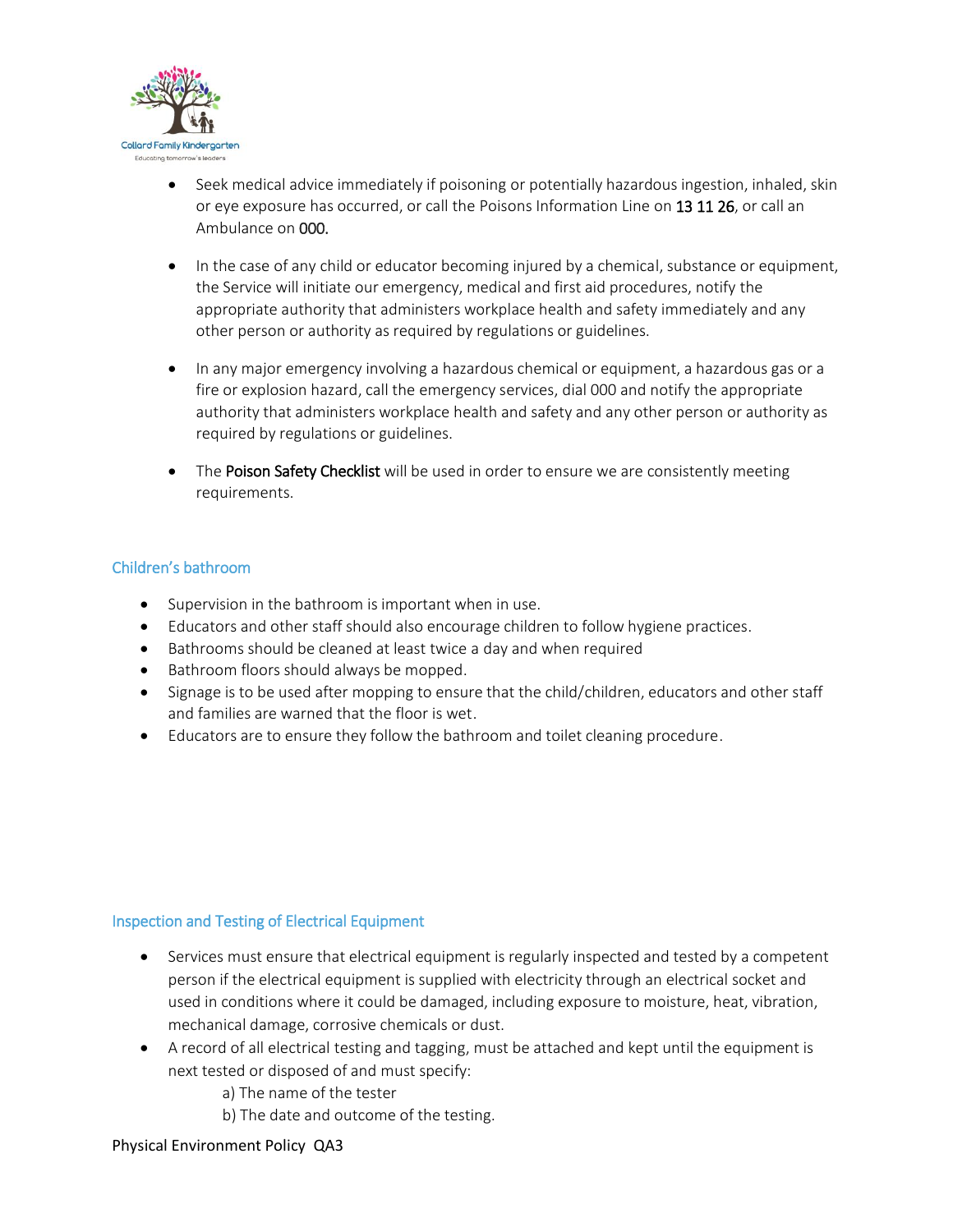

c) The date on which the next testing must be carried out.

# Maintenance of Fire Equipment

- All fire equipment at our Service will be maintained as per the legal standards.
- External agencies will be employed to assist the service with this maintenance if no currently employed staff or educators are qualified to complete the maintenance checks.

# Sun Protection

Our Service will work in collaboration with the NSW SunSmart Program to ensure children's health and safety is maintained at all times whilst at the service. We will use the SunSmart UV Index tool to ensure we are protecting children and staff from UV radiation. Educators will document the UV rating each day to ensure the safety of children, staff and Educators. The UV Index will be used when:

- Planning or participating in outdoor activities
- Undertaking recreational activities for example munch and move

# 1. Outdoor Activities

The Service will use a combination of sun protection measures whenever UV Index levels reach 3 and above. This will include:

- From October to March sun protection is required at all times. Extra sun protection is needed between 11am and 3pm and during this period outdoor activities should be set up under the shaded areas.
- From April to September (excluding June and July) outdoor activity can take place at any time. However, from 10am – 2pm sun protection is required.
- In June and July when the UV index is mostly below 3, sun protection is not required. Extra care is needed for services who have children with very fair skin.
- All sun protection measures (including recommended outdoor times, shade, hat, clothing and sunscreen) will be considered when planning excursions and incursions.
- Educators continuing to check the UV rating prior to going outdoors and as the heat increases throughout the day.

# 2. Shade

The service will provide and maintain adequate shade for outdoor play. Shade options can include a combination of portable, natural and built shade. Regular shade assessments should be conducted to monitor existing shade structures and assist in planning for additional shade.

# 3. Hats

Educators and children are required to wear sun safe hats that protect their face, neck and ears. A sun safe hat is:

- Legionnaire hat.
- Bucket hat with a deep crown and brim size of at least 5cm (adults 6cm).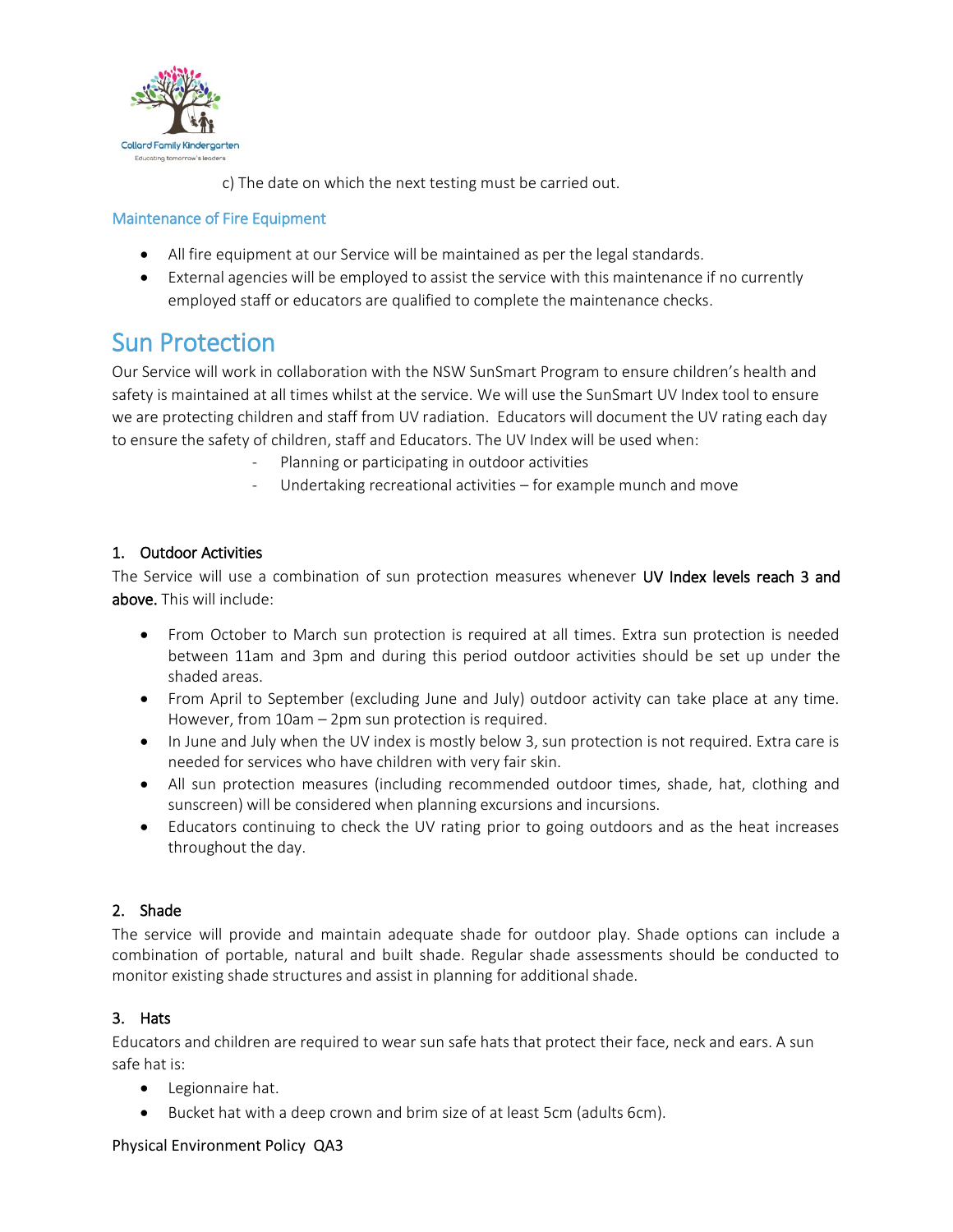

Broad brimmed hat with a brim size of at least 6cm (adults 7.5cm).

Please note: baseball caps or visors do not provide enough sun protection and therefore are not recommended. Children without a sun safe hat will be asked to play in an area protected from the sun (e.g. under shade, veranda or indoors) or can be provided with a spare hat.

# 4. Clothing

When outdoors, educators and children will wear sun safe clothing that covers as much of the skin (especially the shoulders, back and stomach) as possible. This includes wearing:

- Loose fitting shirts and dresses with sleeves and collars or covered neckline.
- Longer style skirts, shorts and trousers.
- Children who are not wearing sun safe clothing can be provided with spare clothing.
- Enclosed shoes and socks to protect children's feet

# Please note: midriff, crop or singlet tops do not provide enough sun protection and therefore are not recommended.

# 5. Sunscreen

All educators and children will apply SPF30+ broad-spectrum water-resistant sunscreen 20 minutes before going outdoors and reapply every 2 hours. Sunscreen is stored in a cool, dry place and the use-bydate monitored.

# 6. Babies

Babies under 12 months will not be exposed to direct sunlight and are to remain in dense shade when outside. They will wear sun safe hats and clothing and small amounts of SPF30+ broad-spectrum waterresistant sunscreen may be applied to their exposed skin.

*The Australasian College of Dermatologists does not recommend the widespread regular use of chemical sunscreens in very young babies (less than six months of age), as they absorb more of any chemical applied to the skin than adults. Sunscreens should be applied to areas of the skin not protected by clothing. The American Academy of Pediatrics has stated that sunscreens may be used on infants younger than six months on small areas of skin if adequate clothing and shade are not available. Source: Cancer Council Australia*

# 7. Role Modelling

Educators will act as role models and demonstrate sun safe behaviour by:

- Wearing a sun safe hat (see Hats).
- Wearing sun safe clothing (see Clothing).
- Applying SPF30+ broad-spectrum water-resistant sunscreen 20 minutes before going outdoors.
- Using and promoting shade.
- Wearing sunglasses that meet the Australian Standard1067 (optional).

#### Families and visitors are encouraged to role model positive sun safe behaviour.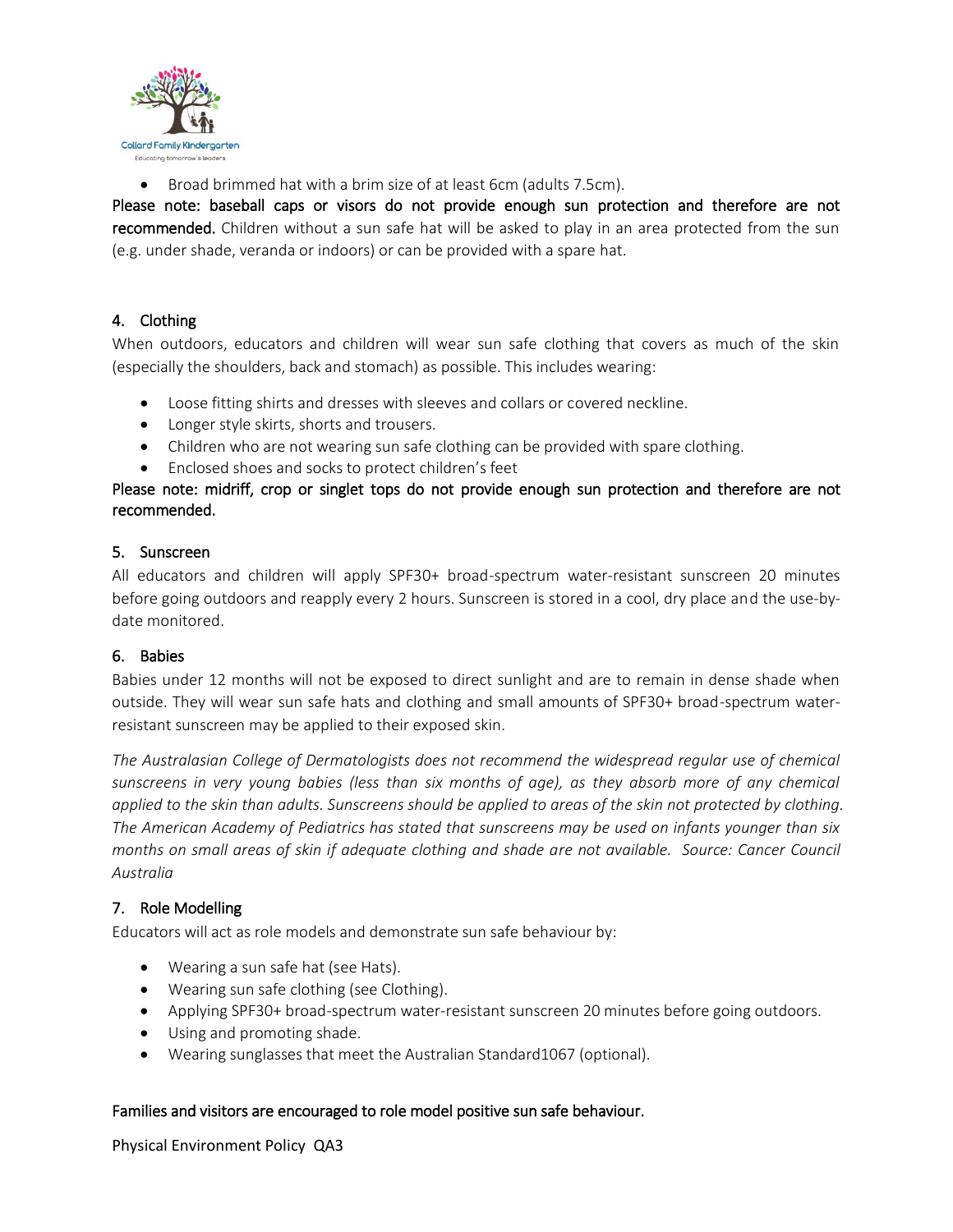

# 8. Education and Information

Sun protection will be incorporated regularly into learning programs. Sun protection information will be promoted to educators, families and visitors. Further information, support and free resources are available from the Cancer Council website [www.cancercouncil.com.au/sunsmart](http://www.cancercouncil.com.au/sunsmart) or call the SunSmart Information Line on 02 9334 1761.

#### 9. Policy Availability

The sun protection policy, updates and requirements (including hat, clothing and sunscreen) will be made available to educators and staff, families and visitors.

#### 10. Review

Our service will monitor and review the effectiveness of our sun protection policy regularly, at least once every 12 months.



SunSmart Agreement

#### Service name: Collard Family Kindergarten

This service agrees to enforce the above sun protection policy in line with the SunSmart Early Childcare Program recommendations and to inform the Cancer Council NSW of any changes to the service's policy and practices. The service will take part in a review every 2 years.

#### Name: Melissa Collard **Position: Approved Provider** Position: Approved Provider

Signature: MelíssaCollard Date: 12.2.19

# Water Safety

Regulations state to stop accidents and illnesses relating to swimming pools, wading pools, water troughs and other water situations our service will:

- Remove any items or objects that could be used to climb into the fenced area of a pool, trough, or water storage unit e.g. chairs, bins, bikes, and any overhanging trees.
- Make sure no child swims in any water without:
	- Written permission from family member to learn water safety and swimming.
	- Appropriate educators/child ratios in place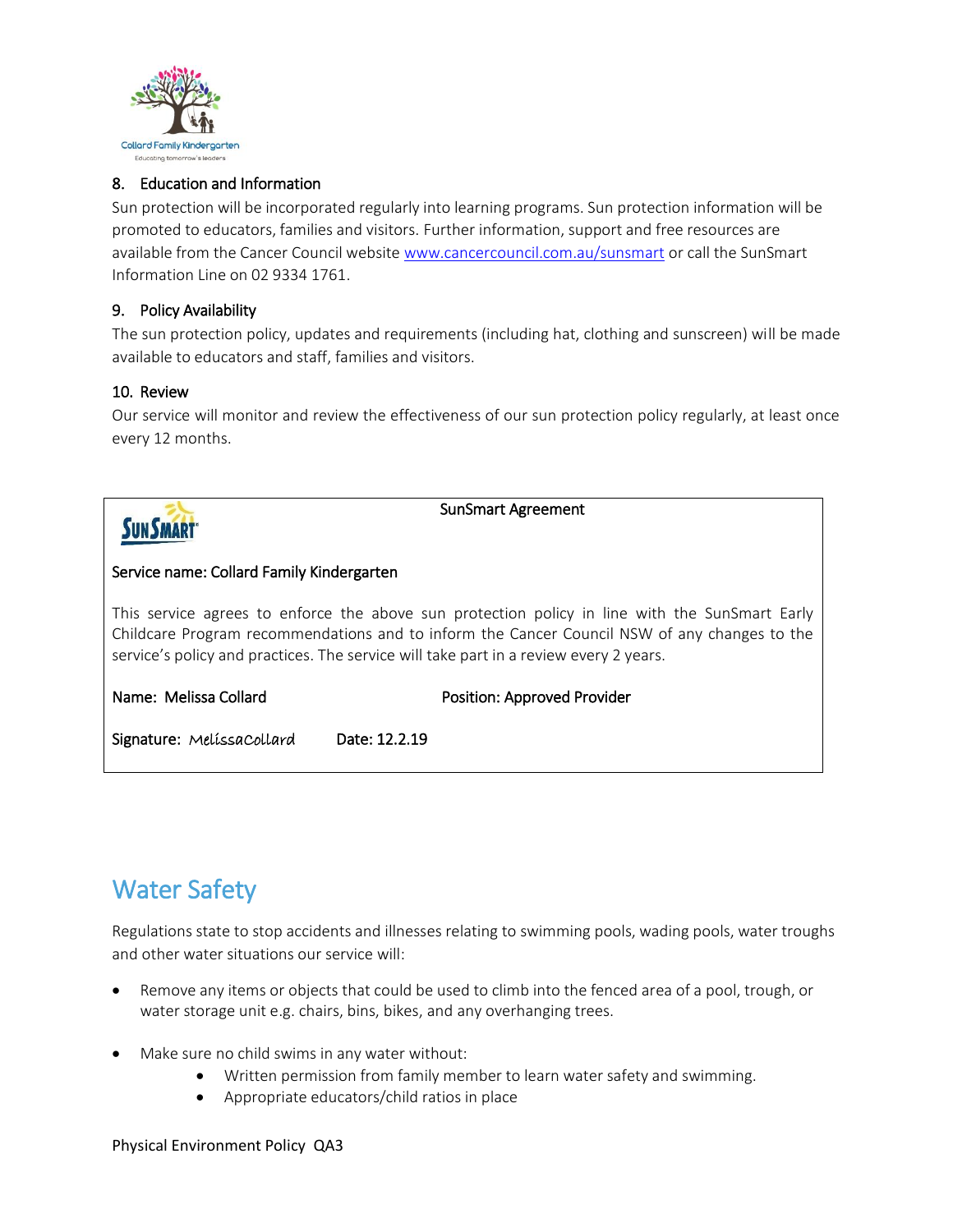

- Having sufficient numbers of educators present who have first aid or recognised water safety and rescue procedures.
- At all times children near water are closely supervised. A child will never be left unattended near any water.
- Ensure that all water containers are made inaccessible to children and also make sure children's play areas are safely fenced off from water hazards such as rivers, dams, creeks, lakes, irrigation channels, wells etc.
- Immediately empty all wading pools/water troughs etc. after every use, storage should prevent the collection of water e.g. upright/inverted, also check grounds after rain or watering and empty water that has collected in holes or containers.
- Ensure wading/water trough are hygienically cleaned, disinfected and chlorinated appropriately:
	- On a daily basis remove leaves and debris, hose away surface dirt and scrub inside with disinfectant.
	- Wash away disinfectant before filling trough.

# Service Closure

- Two Educators must close the Service each night
- Both Educators are to check the entire premises to ensure that all children and families have departed by checking sign in and out sheets for all rooms.
- Both educators must sign the sign in and out sheets confirming all children are signed out.
- Educators are to follow Service-closing procedures each night.
- In the case where a parent has omitted to sign their child out, and the educators did not witness the child leave the service, the educators must take every step to get in contact with the parent to ensure the child has safely left the Service.
- If unable to contact the family, the educators are to contact other educators present on that day for confirmation that the child has been collected. The Nominated Supervisor is to then be notified before leaving the Service.
- Individuals visiting our Service must also sign in when they arrive at the Service, and sign out when they leave.
- Details of absences during the day must also be recorded

# Source

- Australian Children's Education & Care Quality Authority. (2014)
- Guide to the Education and Care Services National Law and the Education and Care Services National Regulations 2015.
- Guide to the National Quality Standard
- Swimming Pools Act 1992
- Work Health and Safety Act 2011
- Work Health and Safety Regulations 2011
- National Quality Standard Cancer Council
- NSW Sample Sun Protection Policy